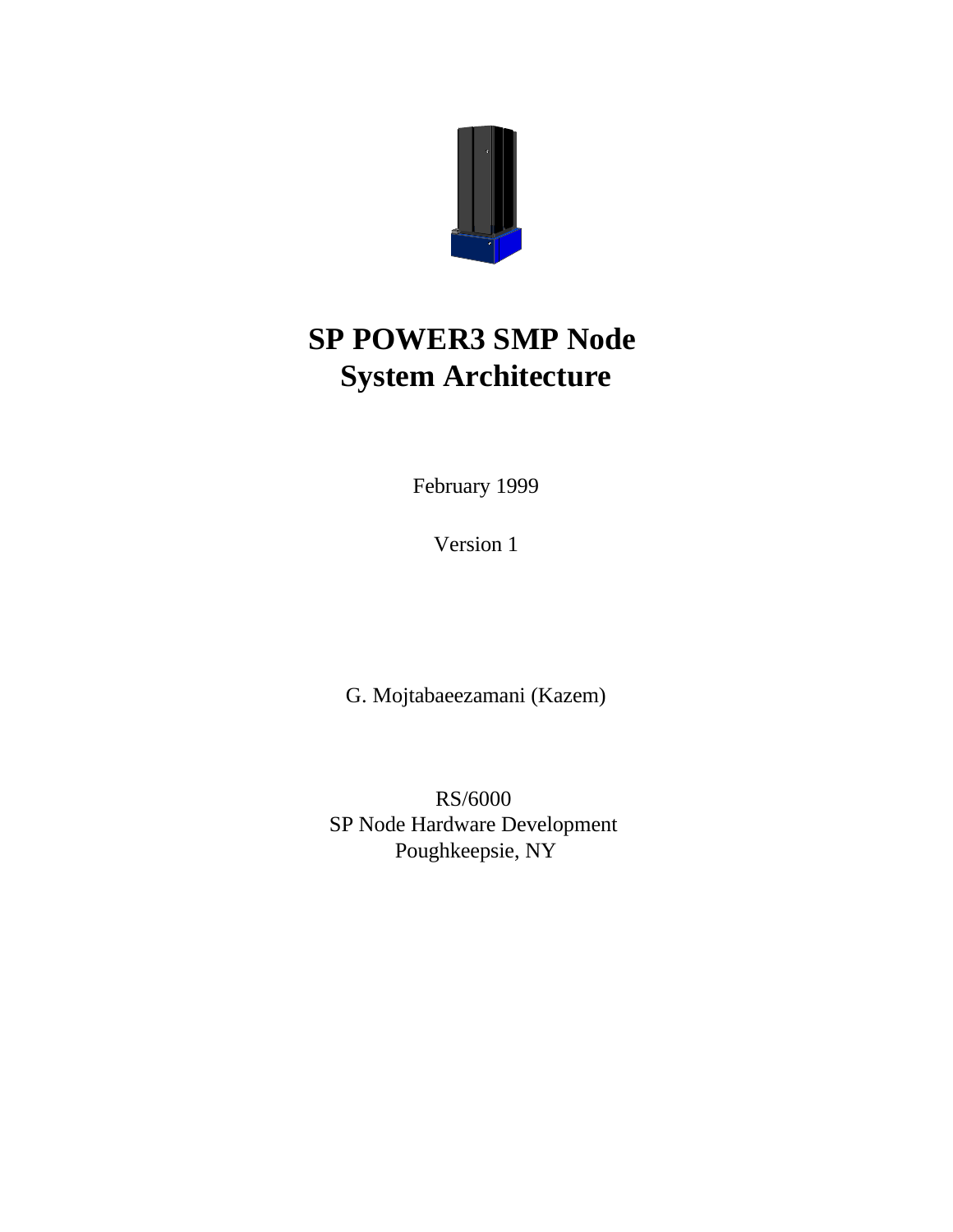# **Table of contents**

| Page |
|------|
|      |
|      |
|      |
|      |
|      |
|      |
|      |
|      |
|      |
|      |
|      |
|      |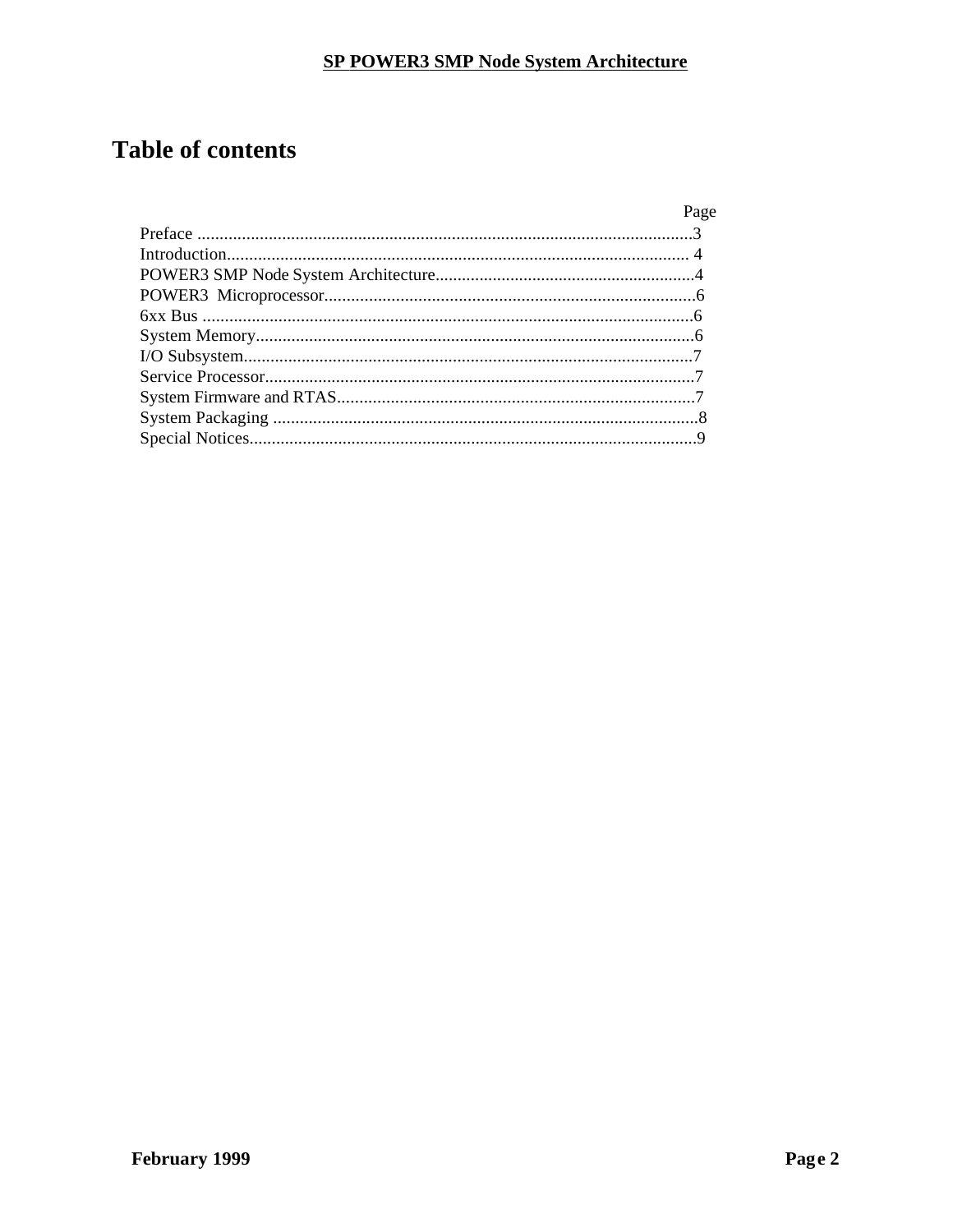# **Preface**

This white paper describes RS/6000® SP™ POWER3 Symmetric Multiprocessor (SMP) Node System Architecture and its major components: System Memory, I/O subsystem, PCI bridge chips, Service Processor, System Firmware, and Packaging.

# **Acknowledgments**

The author wishes to thank Frank May, Bill Mihaltse, Mark Atkins, and Russell Bistline for their contributions to this paper.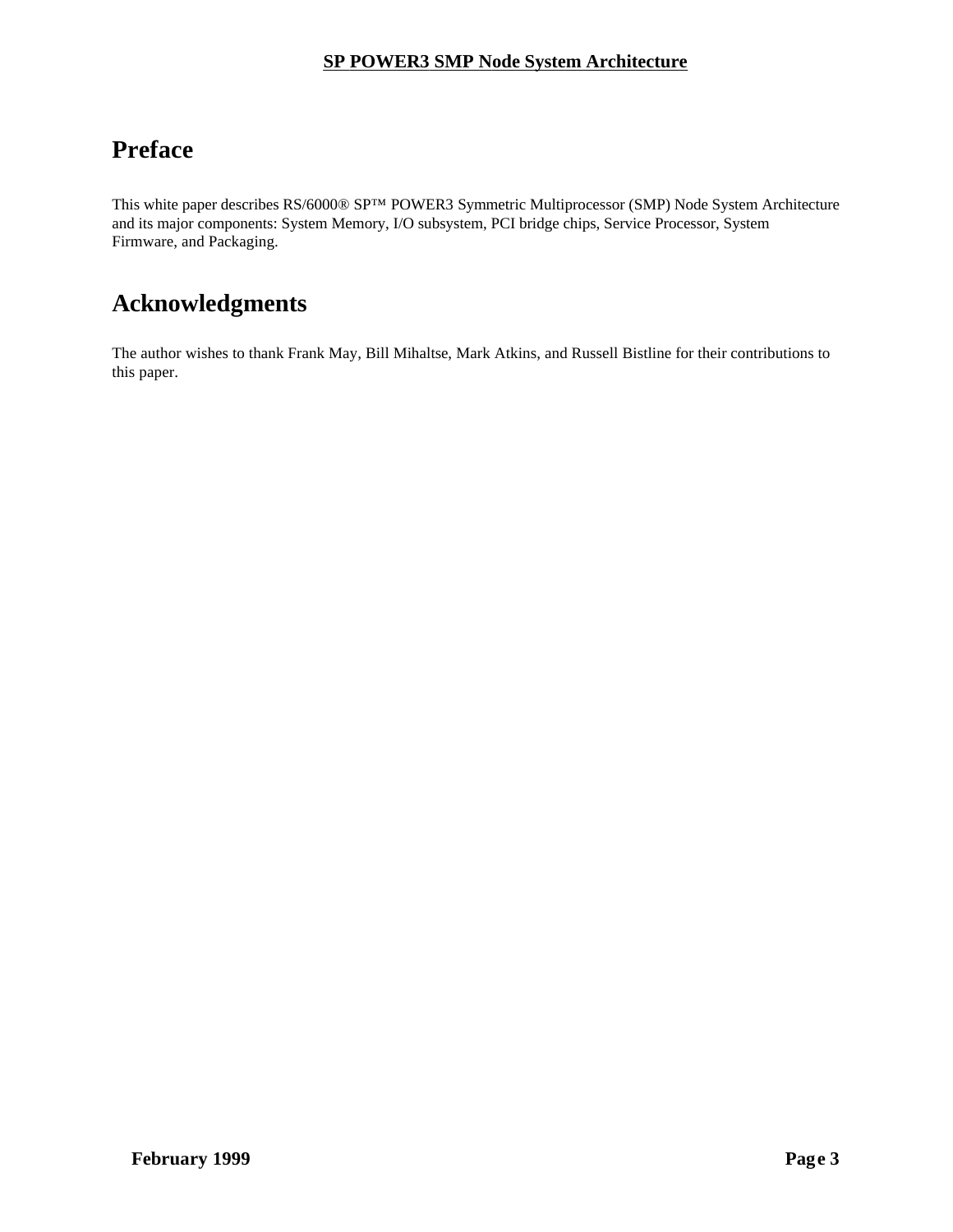### **Introduction**

The SP POWER3 SMP Node is the first scalable processor node which utilizes the POWER3 (630FP) 64-bit microprocessor. The floating-point performance of the POWER3 microprocessor makes this node an excellent platform for compute-intensive analysis applications. The POWER3 microprocessor offers technical leadership for floating-point applications by integrating 2 floating- point, 3 fixed-point, and 2 load/store units in a single 64-bit PowerPC implementation. Since the node conforms to the RS/6000 Platform Architecture, compatibility is maintained for existing device drivers, other subsystems, and applications. The POWER3 SMP Node supports IBM's AIX® operating system, beginning with version 4.3.2.

The POWER3 SMP Node is available in two packages: thin and wide. The thin node can accommodate up to two processor cards, two memory cards, and two PCI adapters. It also supports two Ultra SCSI hard files. The node is fully compliant with Revision 2.1 of the Peripheral Component Interconnect (PCI) specifications and implements three PCI buses. The first PCI bus, found in both thin and wide nodes, supports two 32-bit PCI slots running at 33 MHz. Integrated Ultra2 SCSI, Ethernet®, and ISA bridge are also supported by the first PCI bridge chip. The other two PCI buses are located in the expansion I/O unit of the wide node. Each of these buses support four 64-bit PCI slots running at 33 MHz.

### **SP POWER3 SMP Node System Architecture**

SP POWER3 SMP Node system design is based on the IBM PowerPC Architecture and the RS/6000 Platform Architecture. The node is designed as a bus-based symmetrical multiprocessor (SMP) system, using a 64-bit address and a 128-bit data system bus running at a 2:1 processor clock ratio. Attached to the system bus (6xx bus) are from 1 to 2 PowerPC 630 microprocessors, and a two chip memory-I/O controller.

The Memory-I/O controller is a general purpose chip set which controls memory and I/O for systems such as the POWER3 SMP Node which implement the PowerPC MP System Bus (6xx bus). This chip set consists of two semi-custom CMOS chips, one for address and control, and one for data flow. The memory-I/O controller chip set includes an independent, separately-clocked "mezzanine" bus (6xx-MX bus) to which three PCI bridge chips and the SP Switch MX2 Adapter are attached. The POWER3 SMP system architecture partitions all the system logic into the high speed processor-memory portion and to the lower speed I/O portion. This design methodology removes electrical loading from the wide, high-speed processor-memory bus (6xx bus) allowing this bus to run much faster. The wide, high-speed 6xx bus reduces memory and intervention latency while the separate I/O bridge bus supports memory coherent I/O bridges on a narrower, more cost-effective bus.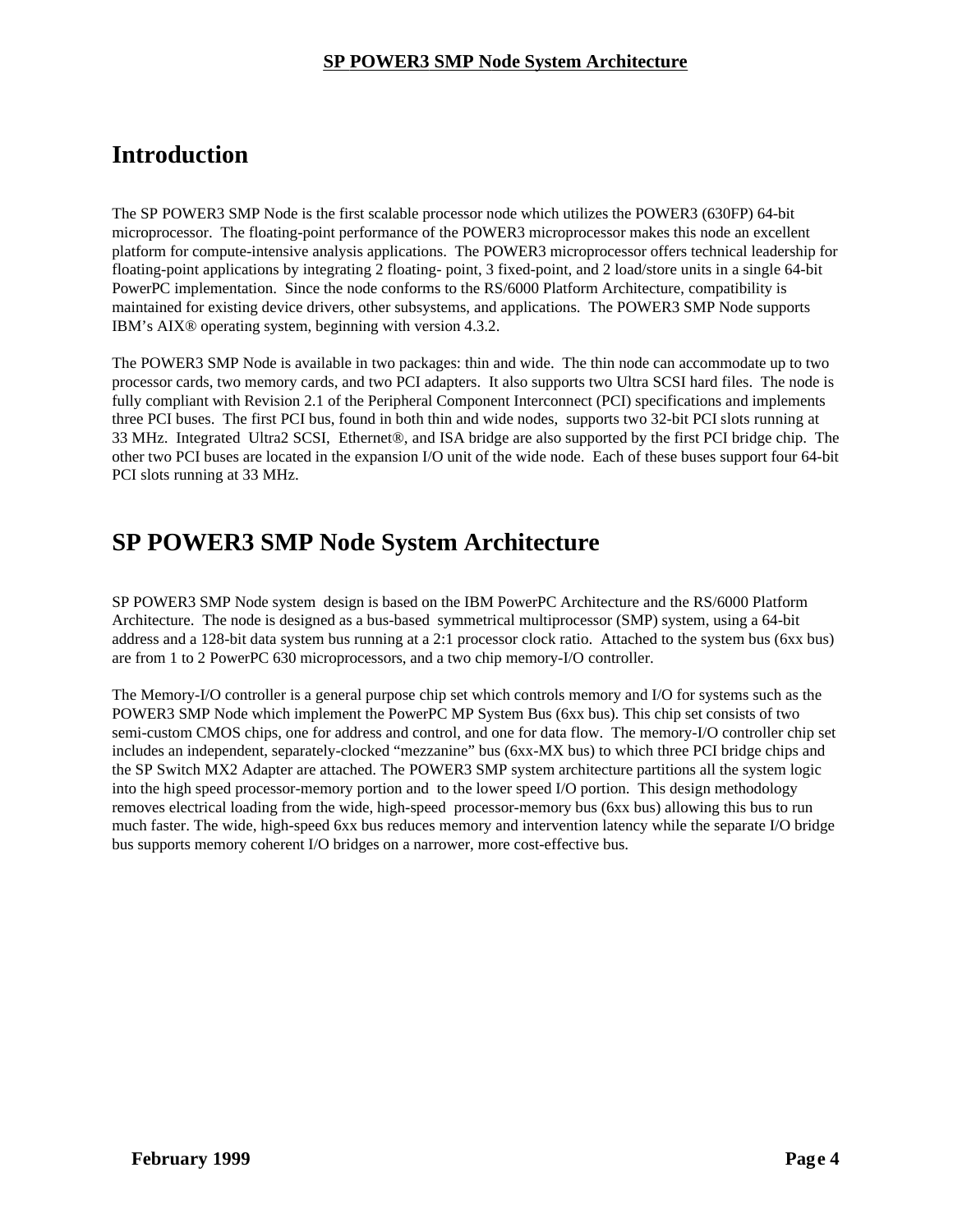

**Figure 1. POWER3 SMP System Architectecture block diagram**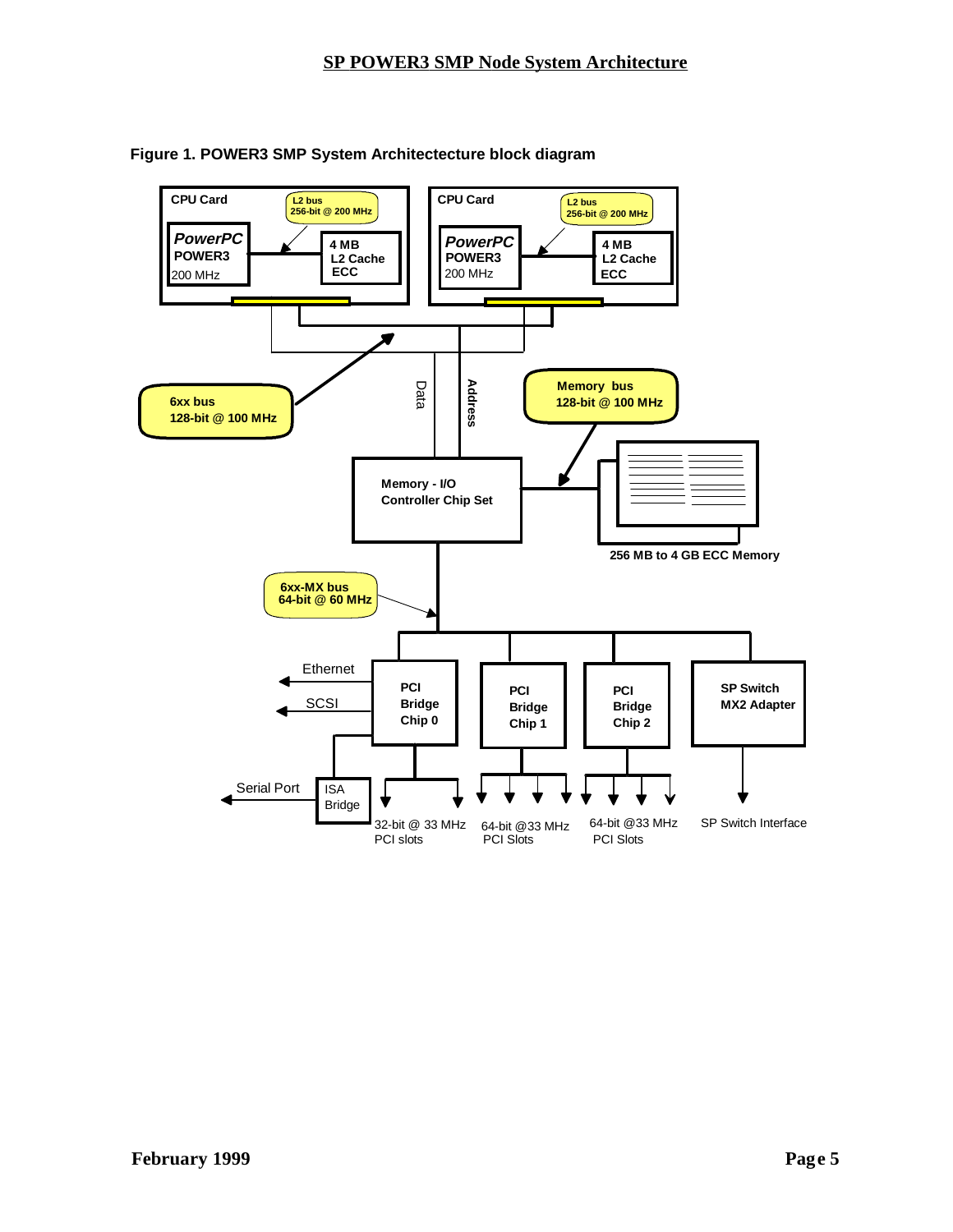## **POWER3 Microprocessor**

The POWER3 design contains a superscalar core which is comprised of eight execution units, supported by a high bandwidth memory interface capable of performing four floating-point operations per clock cycle. The POWER3 design allows concurrent operation of fixed-point, load/store, branch, and floating-point instructions. There is a 32 KB instruction and 64 KB data level 1 cache integrated within a single chip in .25 um CMOS technology. Both instruction and data caches are parity protected. The level 2 cache controller is integrated into the POWER3 microprocessor with the data arrays and directory being implemented with external SRAM modules. The POWER3 microprocessor has a dedicated external interface (separate from 6xx bus interface) for the level 2 cache accesses. Access to the 6xx bus and the level 2 cache can occur simultaneously. The level 2 cache is a unified cache (i.e. it holds both instruction and data.), and is configured for direct mapped configuration. The external interface to the 4 MB of level 2 cache has 256-bit width and operates at 200 MHz. This interface is ECC protected. The POWER3 microprocessor is designed to provide high performance floating-point computation. There are two floating-point execution units, each supporting 3-cycle latency, 1-cycle throughput, and double/single precision Mutiply-Add execution rate. Hence, the POWER3 microprocessor is capable of executing four floating-point operations per clock cycle which results in a peak throughput of 800 MFLOPS.

### **6xx Bus**

The 6xx bus or System Bus as shown in Figure 1, connects up to two processor cards to the memory-I/O controller chip set. This bus is optimized for high performance and multiprocessing applications. It provides 40 bits of real address and a separate 128-bit data bus. The address, data and tag buses are fully parity checked and each memory or cache request is range checked and positively acknowledged for error detection. Any error will cause a machine check condition and is logged in AIX error logs. The 6xx bus runs at a 100 MHz clock rate and peak data throughput is 1.6 GB/second. Data and address buses operate independently in true split transaction mode and are pipelined, so that new requests may be issued before previous requests are snooped or completed.

# **System Memory**

The SP POWER3 SMP system supports 256MB to 4GB of 10ns SDRAM. System memory is controlled by the memory-I/O chip set via the memory bus. The memory bus consists of a 128-bit data bus and operates at 100 MHz clock cycle. As shown in Figure 1, this bus is separated from the System Bus (6xx bus) which allows for concurrent operations on these two buses. For example, cache to cache transfers can occur while a DMA operation is in progress to an I/O device. There are two memory cards slots in the system. Each memory card contains 16 DIMM slots. Only 128 MB memory DIMMs are supported for GA. Memory DIMMs must be plugged in pairs and at least one memory card with minimum of 256 MB of memory must be plugged in for system to be operational. System memory is protected by Single Error Correction, Double Error Detection ECC code.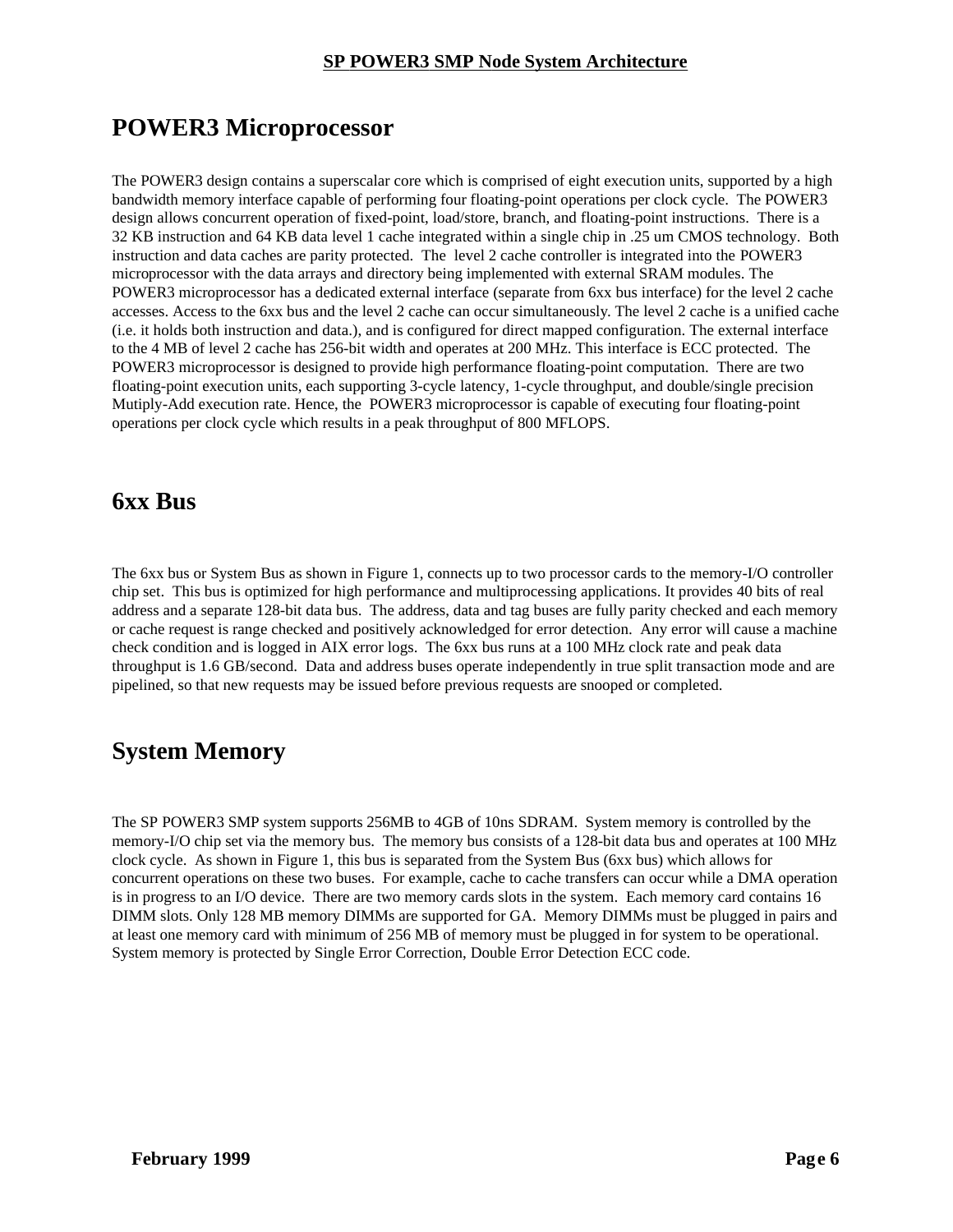### **I/O Subsystem**

The Memory-I/O controller chip set implements a 64-bit plus parity, multiplexed address and data bus (6xx-MX bus) for attaching three PCI bridge chips and the SP Switch MX2 Adapter. The 6xx-MX bus runs at 60 MHz concurrently and independently from the 6xx and memory buses. At 60 MHz clock cycle, the peak bandwidth of the 6xx-MX bus is 480 MB/sec. The three PCI bridge chips attached to 6xx-MX bus provides the interface for 10 PCI slots. (2) 32-bit PCI slots are in thin node and (8) additional 64-bit PCI slots are in wide node.

One of the PCI bridge chips (Bridge Chip0) provides support for integrated Ultra2 SCSI and 10Base2, 100BaseT Ethernet functions. The Ultra2 SCSI interface supports up to 4 internal disks. An ISA bridge chip is also attached to PCI Bridge Chip0 for supporting two serial ports and other internally used functions in the POWER3 SMP Node.

### **Service Processor**

The service processor function is integrated on the I/O planar board in the POWER3 SMP Node. Service processor function is for initialization, system error recovery, and diagnostics. The service processor supports system diagnostics by saving the state of the system in a 128 KB nonvolatile memory (NVRAM). The service processor code is stored in a 512 KB of flash memory and uses 512KB of SRAM to execute. The service processor has access to latches and registers of the POWER3 microprocessors and memory-I/O controller chip set using the serial scan method (JTAG).

## **System Firmware and RTAS**

The POWER3 SMP Node system firmware flash memory is located on the I/O planar. System firmware contains code which is executed by the POWER3 microprocessor during the initial program load (IPL) phase of the system boot. It also supports various interactions between the AIX operating system and hardware. The extent and method of interaction is defined in the RS/6000 Platform Architecture (RPA). The Run Time Abstraction Software (RTAS) defined by RPA, provides support for AIX and hardware for specific functions such as initialization, power management, time of day, I/O configuration, and capture and display of hardware indicators. RTAS and system IPL code are contained on 1 MB of flash memory.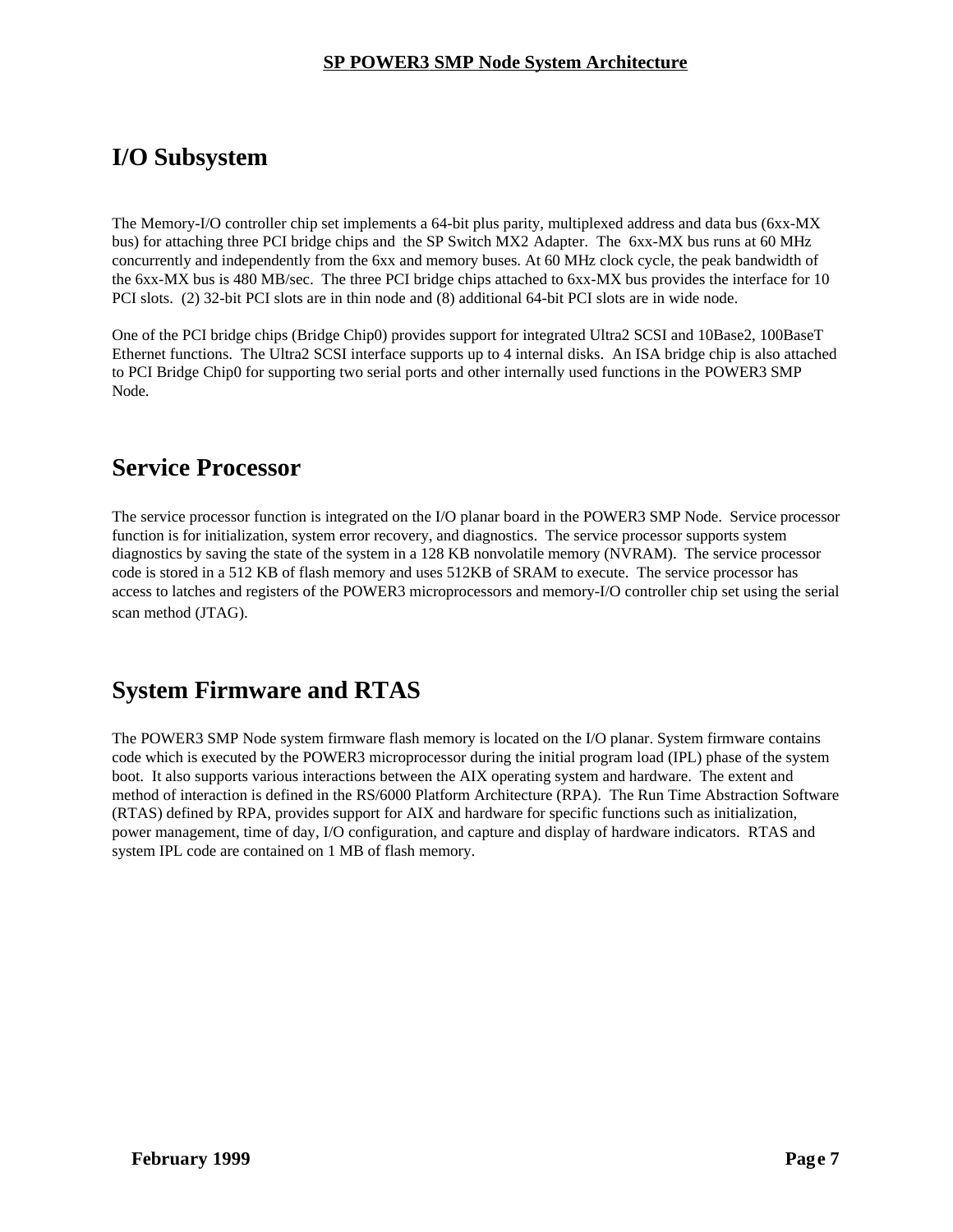# **System Packaging**

The POWER3 SMP Node system packaging is somewhat different from that of the earlier 332 MHz SMP Node. However, the external dimensions and many internal mechanical packaging features have remained the same. One noticeable difference is the absence of flex cables in the POWER3 SMP Node. Flex cables were used in 332 MHz nodes to connect the thin node drawer to the expansion I/O drawer. In the POWER3 SMP nodes, connection between the main CPU drawer and expansion I/O drawer is made directly by mating the connectors on I/O planars located in each drawer.

#### **Figure 2. POWER3 SMP Thin and Wide Nodes mechanical packaging.**